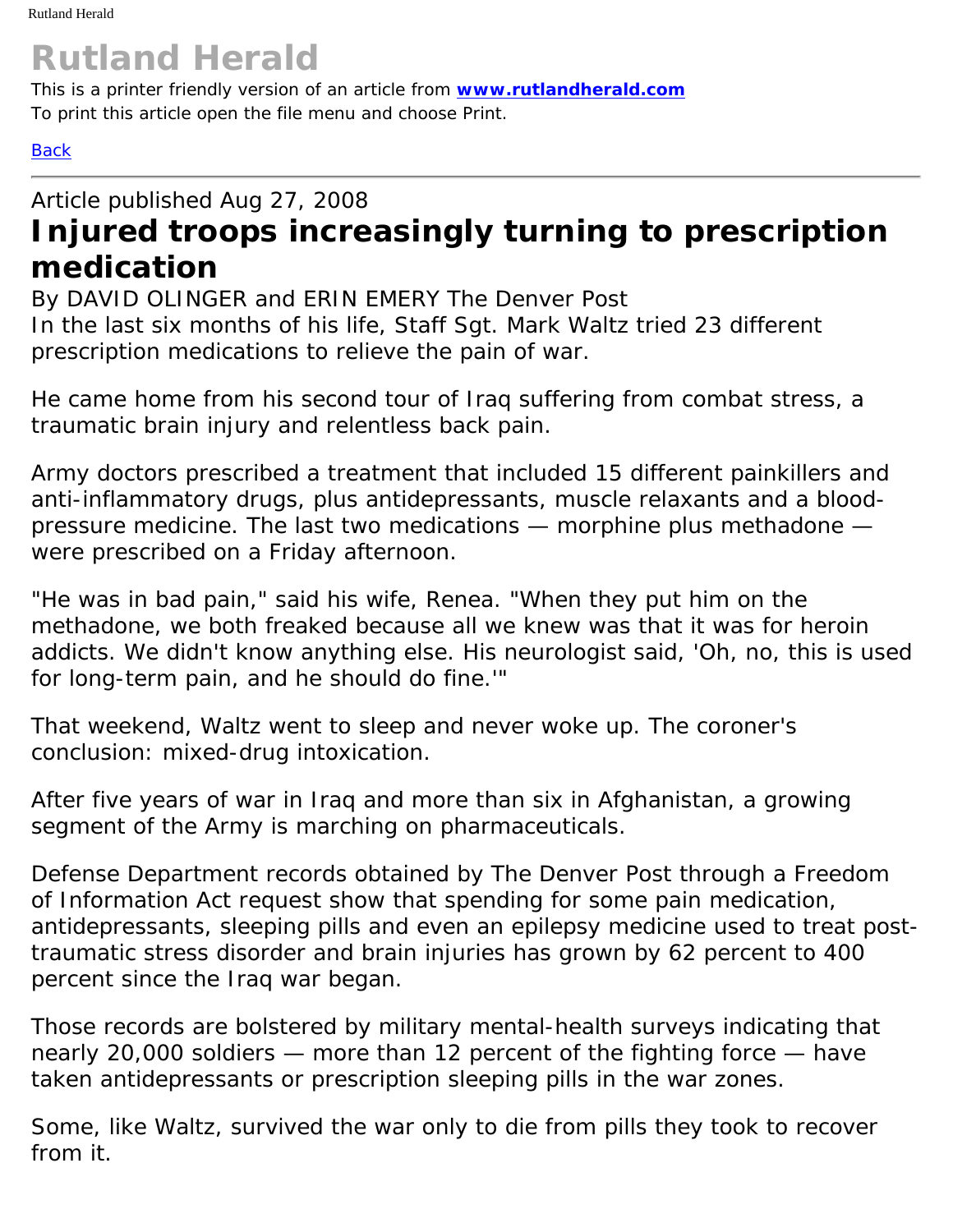To date, six soldiers in the Army's new Warrior Transition Units — created to help them heal from the physical and psychological wounds of war — "have died from lethal combined drug toxicity," according to Col. Susan J. Durham of the Army surgeon general's office.

Several factors "contribute to the usage rate of antidepressant medications," said Col. Elspeth Ritchie, a psychiatrist and medical director of the Army's Strategic Communications Office. As a new class of antidepressants has been introduced — including Prozac, Paxil and Zoloft — "these medications have become used more and more commonly in the civilian world. They're generally safe and effective. We have deployed over time more soldiers on these medications."

Some antidepressants "also may be used for headache or pain," she said, and one is used to help soldiers stop smoking cigarettes.

Seriously depressed soldiers should not be deployed, she said, "but if somebody's depression is in remission and they're stable, then they can be deployed on mild antidepressants."

Some mental-health experts wonder whether the Army is depending too heavily on behavioral drugs to maintain an all-volunteer force through prolonged wars in Iraq and Afghanistan.

Dr. Frank Ochberg, a veteran psychiatrist and former associate director of the National Institute for Mental Health, questions why thousands of soldiers armed with machine guns are taking drugs that a commercial airline pilot could not use.

"I take issue with the (former Secretary of Defense Donald) Rumsfeld doctrine, which means you go to war with the Army you have," he said. "We have to be extremely vigilant about having a policy that results in having a large group of combatants who require psychiatric medication."

The Defense Supply Center in Philadelphia provides medicine to active-duty service members, military retirees and their eligible dependents at military hospitals and clinics, and through a mail-order program.

The Post requested and received information about the center's purchases of more than 30 pain medications, antidepressants, anti-anxiety drugs and sleeping pills. The center's data did not differentiate among branches of the service. It also did not differentiate among drugs used by service members in combat or those prescribed to other active-duty service members, retirees or dependents.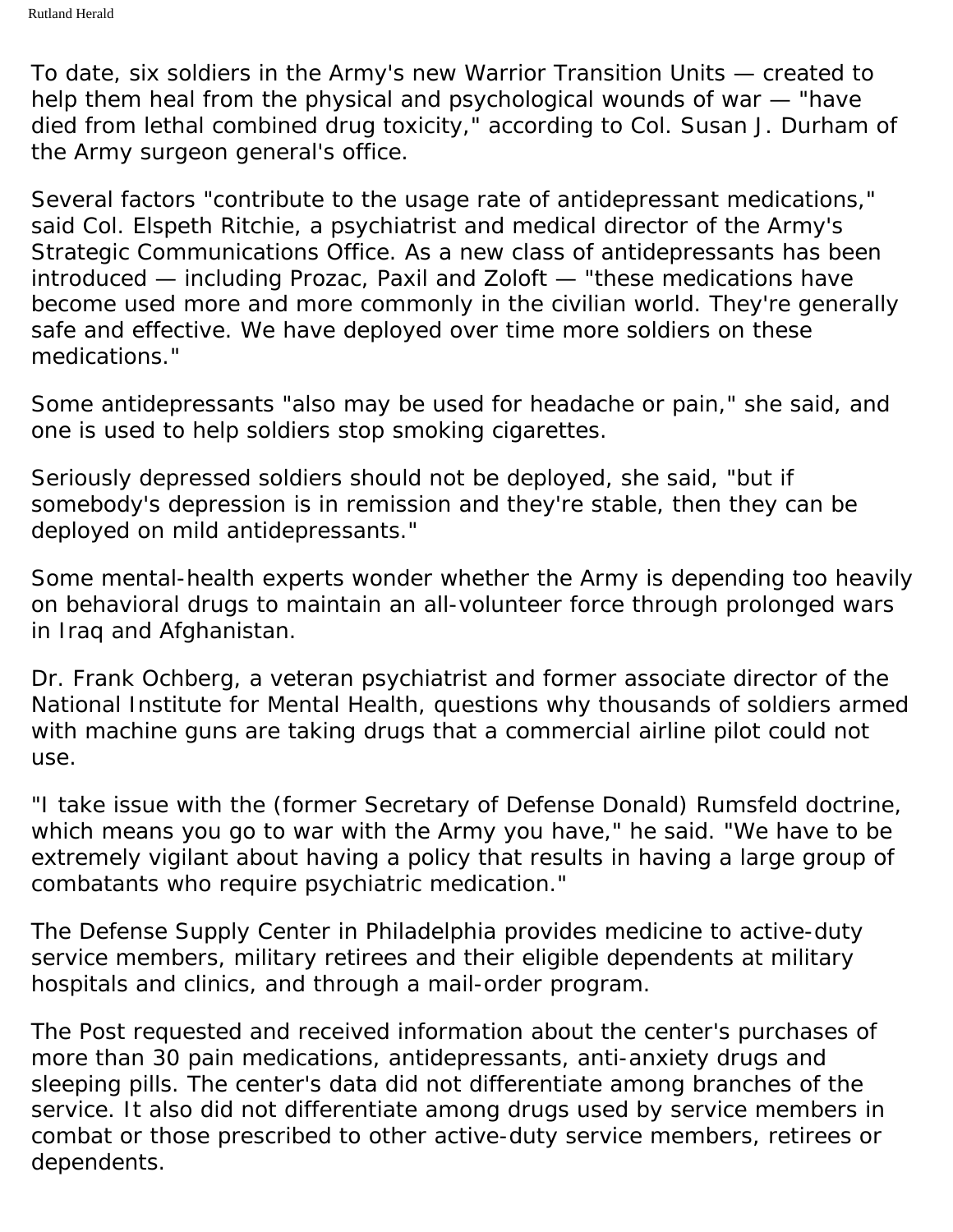But an analysis of the data from 2003 through 2007 shows that:

• While the total number of Defense Department personnel and retirees has changed little, supply center spending for eight prescription pain medications grew 62 percent in the first three years of the Iraq war. Spending for the pain reliever Tramadol and narcotic painkillers oxycodone and Percocet tripled in those years.

• Spending for Topamax, an epilepsy medicine now being used to treat soldiers with traumatic brain injuries that could lead to seizures, nearly quadrupled in four years, from \$5.6 million to \$20 million.

• Purchases of Seroquel nearly doubled, and demand particularly grew for the largest doses of the potent antipsychotic medicine.

• Spending for Ambien, a sleeping pill, doubled in four years, from \$11 million to \$22 million.

Ritchie said Seroquel "is proving very useful for the treatment of anxiety and combat-related nightmares. Thus it has been increasingly utilized as an adjunct for PTSD (post-traumatic stress disorder), in both the civilian and military worlds."

PTSD is not among the uses listed in the prescribing information for Seroquel.

Topamax "is certainly used for migraines," Ritchie said, and could be used for brain injuries because "seizures can be a side effect."

Some experts question the wisdom of prescribing Topamax widely to soldiers.

This year, the Food and Drug Administration warned that some anti-epileptic drugs, including topiramate (generic Topamax), increase the likelihood of suicidal thoughts and behavior, although the overall risk remains low.

A spokeswoman for the manufacturer said increased risk of suicide has been listed as a side effect on the Topamax label since it was introduced in the United States.

"All of these drugs increase suicide risk, which is why it's probably not good to give it to guys who carry guns," said David Egilman, a clinical associate professor at Brown University who has served as an expert consultant to plaintiffs in drug litigation.

Military officials say there is no way to track how much pain and behavioral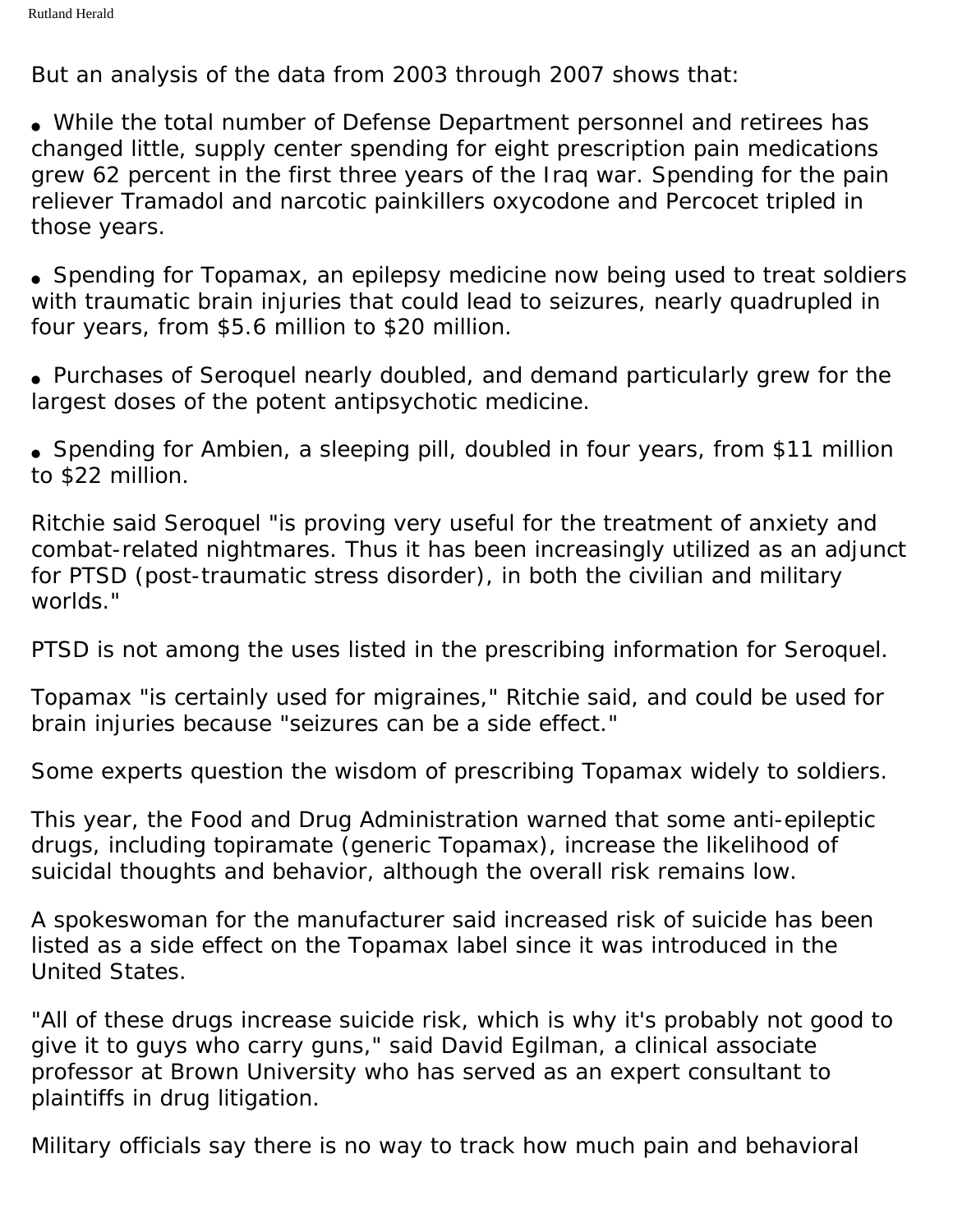medication is being consumed by soldiers at war in Iraq and Afghanistan, in part because soldiers and military doctors often bring medication from home when they're sent overseas.

Annual surveys by a military mental-health advisory team, however, have asked soldiers whether they have taken medicine for mental health, combat stress or sleep problems.

The number who said "yes" jumped from 8 percent in 2004 to 14 percent in 2005, then dipped to 12 percent in 2006.

Last year, one in eight soldiers surveyed in Iraq and one in seven in Afghanistan said they had taken sleeping pills or antidepressants.

If those surveys are accurate, nearly 20,000 soldiers in Iraq and Afghanistan took mental-health or sleep medication last year. According to Ritchie, about half of those soldiers took antidepressants.

By comparison, roughly one in 20 American men and one in 10 American women reported taking an antidepressant in the most recent survey by the Centers for Disease Control and Prevention.

For three straight years, the mental-health advisory team has reported that multiple deployments are affecting the Army's mental health. This year it reported that 27 percent of noncommissioned officers with three or more deployments had mental-health problems, compared with 12 percent on their first tour.

Alcohol use increased with second deployments, and soldiers deploying for the third or fourth time were "significantly more likely" to report they had stress or emotional problems that worried their supervisors and limited their ability to do their jobs.

The mental-health surveys do not ask how many soldiers go to war with physical pain or are regularly taking narcotics.

Some soldiers deployed from Colorado's Fort Carson army base in December with injuries or recent surgeries took pain and anxiety medicines as well -Imitrex, morphine, Demerol, Klonopin.

Waltz's medication profile shows he was taking a prescription painkiller — the generic equivalent of Percocet — during his second combat tour in Iraq.

When he came back to Fort Carson in November 2006, "he was really sick," his widow, Renea, said.